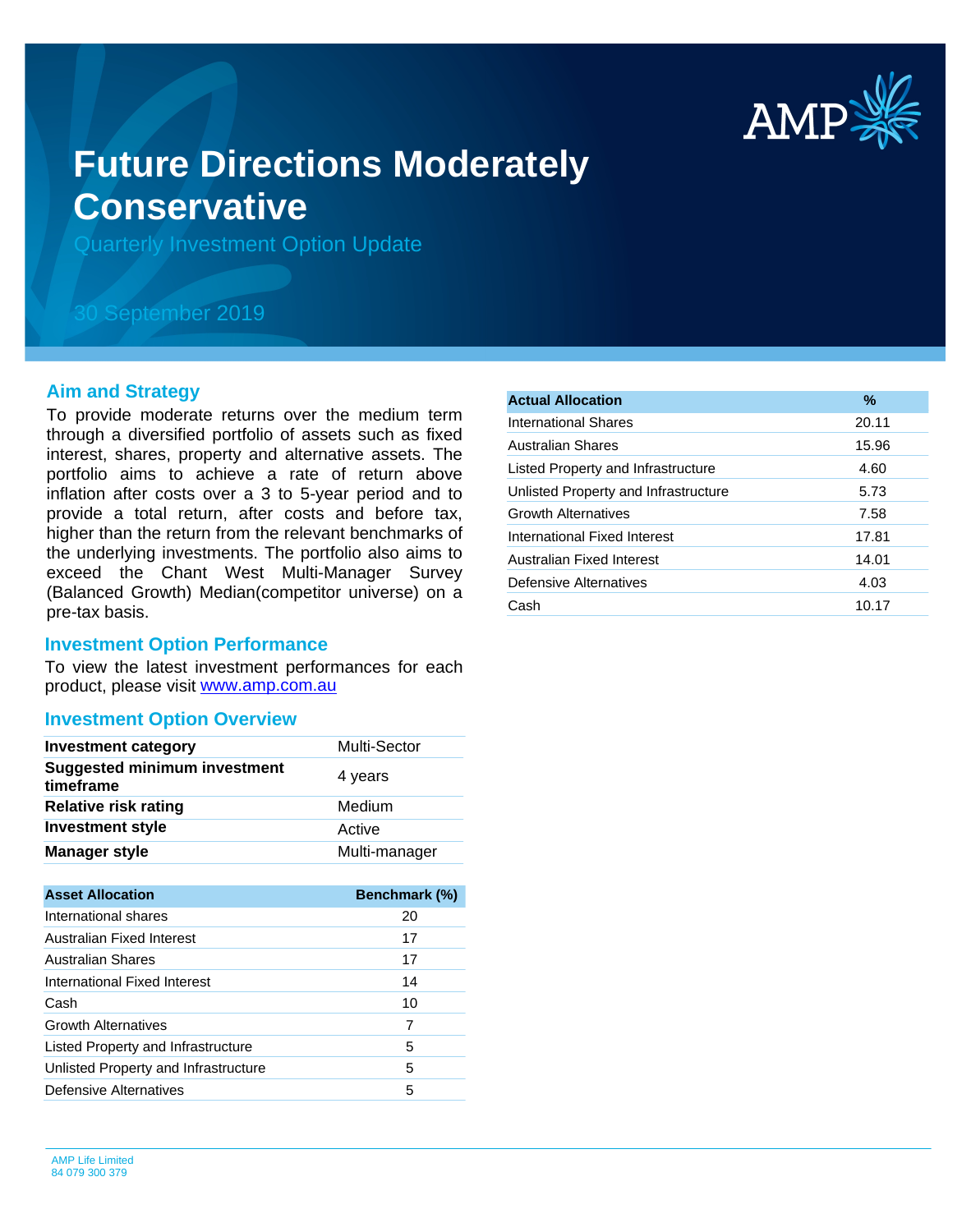### **Fund Performance**

The Fund delivered a solid return over the September quarter. Despite volatility during the period, positive returns were generated across most underlying asset classes, with strong contributions from bonds as well as shares. Pleasingly, year-to-date the Fund has delivered healthy returns for investors.

Market sentiment experienced both lows and highs over the quarter, as the continued slowdown in global economic conditions and US-China trade tensions motivated global central banks to adopt further monetary policy stimulus in the form of interest rate cuts. This volatile environment supported allocations to 'safe-haven' assets, such as fixed income and credit. Lower rates also aided other yield-driven sectors such as property and infrastructure, which generated modest returns. For share markets, much of the positive impact of rate cuts was suppressed by lacklustre global economic data releases and the uncertainties of the US-China trade talks in August. However, less investor pessimism in September saw both developed international share markets and the Australian share market rebound, ending the quarter up 1.5% and 2.4% respectively. The performance of alternative strategies was mixed with hedge funds performing well but style-based strategies lagging.

#### **Market Review**

Increasing predispositions by global central banks to become ever more accommodative during the September quarter have kept the bias on interest rates downwards, making equities relatively attractive and increasing the correlation between equities and bonds. However, the International Monetary Fund revised down its projection for global growth further during the period.

For the US-China trade dispute, which saw further escalation during the period, trust will need to be re-established between both parties at face-to-face meetings before any serious progress can be made. Until then, there is the potential for volatility to ramp-up substantially.

As was widely factored into the market, the US Federal Reserve (Fed) cut the Federal Funds Rate range by 25 basis points to 2.0-2.25% on 31 July; the first cut since the Global Financial Crisis, followed by a further cut of 25 basis points on 18 September to take the rate range to 1.75-2.0%.

In the US economy, the trade deficit continued to widen. However, as a whole, US economic data was generally benign, and the US stock market reached a record high during the quarter. There has been strong consumerrelated and business data; however, jobs growth has been somewhat sluggish, and the ISM manufacturing conditions index remains subdued. Recent retail sales have risen more than expected and small business confidence remains strong, although latest labour market indicators have been more mixed.

#### **Outlook**

Moving into the final quarter of 2019, we remain cautiously optimistic as global markets grapple with a number of unpredictable issues. Globally, monetary and fiscal policies remain accommodative, which should support markets, however continued concerns around the US-China trade tensions, a no-deal Brexit and slowing global growth are likely to increase fears of imminent recession. While valuations remain at reasonable levels, share markets are most at risk of a potential pullback as trading conditions could worsen towards year-end. For fixed income, the current environment is more supportive, although expensive valuations may limit the potential upside. Given the lack of clear market direction in shares and valuation levels in bonds, we hold a broadly neutral allocation with minor tilts into alternatives and away from bonds. Our allocations to alternatives, property and infrastructure should diversify risk and support portfolio growth in the event of share market declines. We have replaced a portion of our bond allocation with cash, given valuations, although we continue to expect both cash and fixed income to provide some protection if global growth deteriorates further. Overall, we expect returns to moderate by year-end.